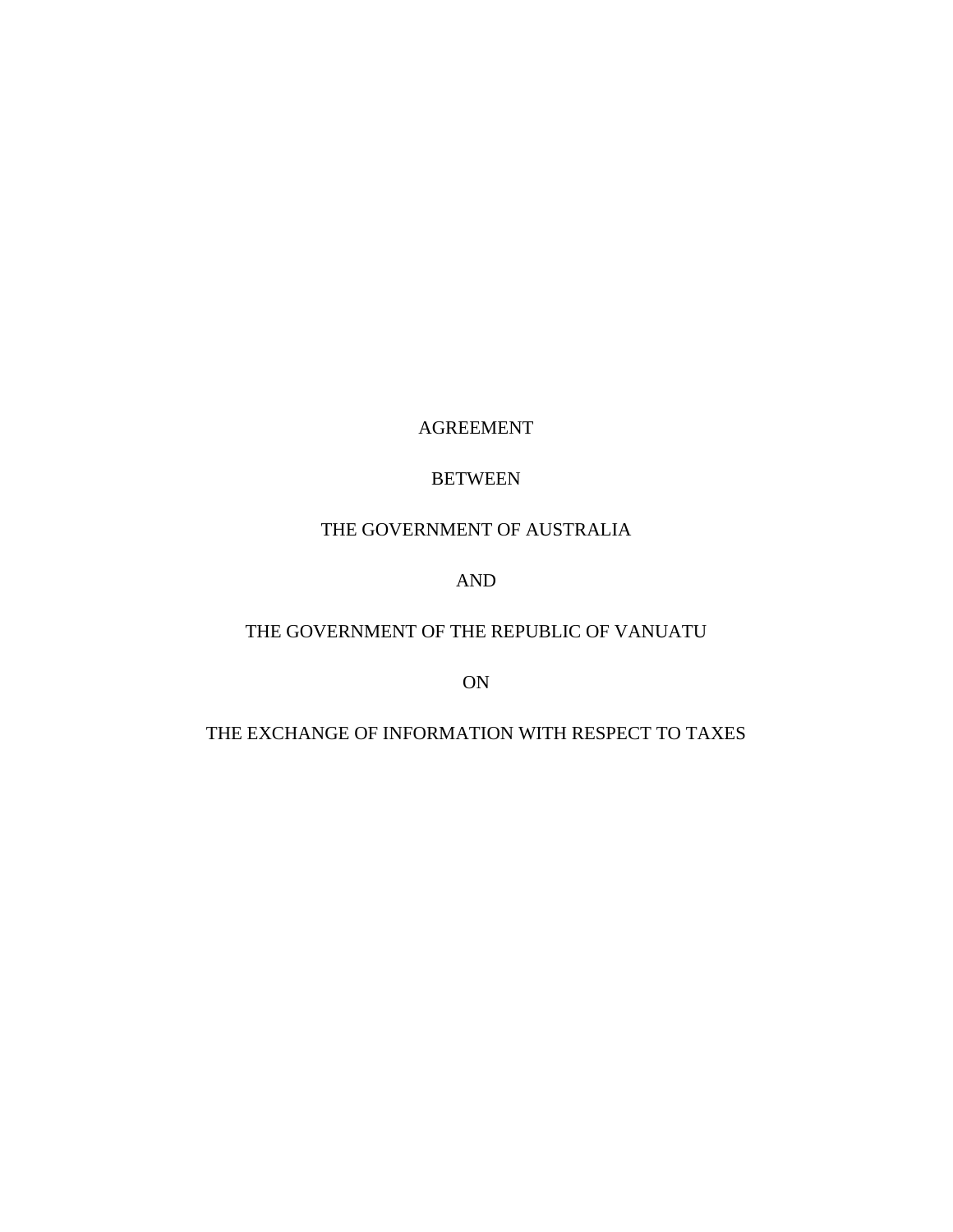The Government of Australia and the Government of the Republic of Vanuatu,

Desiring to facilitate the exchange of information with respect to taxes,

Have agreed as follows:

### **ARTICLE 1**

### **OBJECT AND SCOPE OF THIS AGREEMENT**

 The competent authorities of the Contracting States shall provide assistance through exchange of information that is foreseeably relevant to the administration and enforcement of the domestic laws of those States concerning taxes covered by this Agreement. Such information shall include information that is foreseeably relevant to the determination, assessment and collection of such taxes, the recovery and enforcement of tax claims, or the investigation or prosecution of tax matters. Information shall be exchanged in accordance with the provisions of this Agreement and shall be treated as confidential in the manner provided in Article 8. The rights and safeguards secured to persons by the laws or administrative practice of the Requested State remain applicable. The Requested State shall use its best endeavours to ensure that any such rights and safeguards are not applied in a manner that unduly prevents or delays effective exchange of information.

### **ARTICLE 2**

#### **JURISDICTION**

A Requested State is not obligated to provide information which is neither held by its authorities nor in the possession or control of persons who are within its territorial jurisdiction.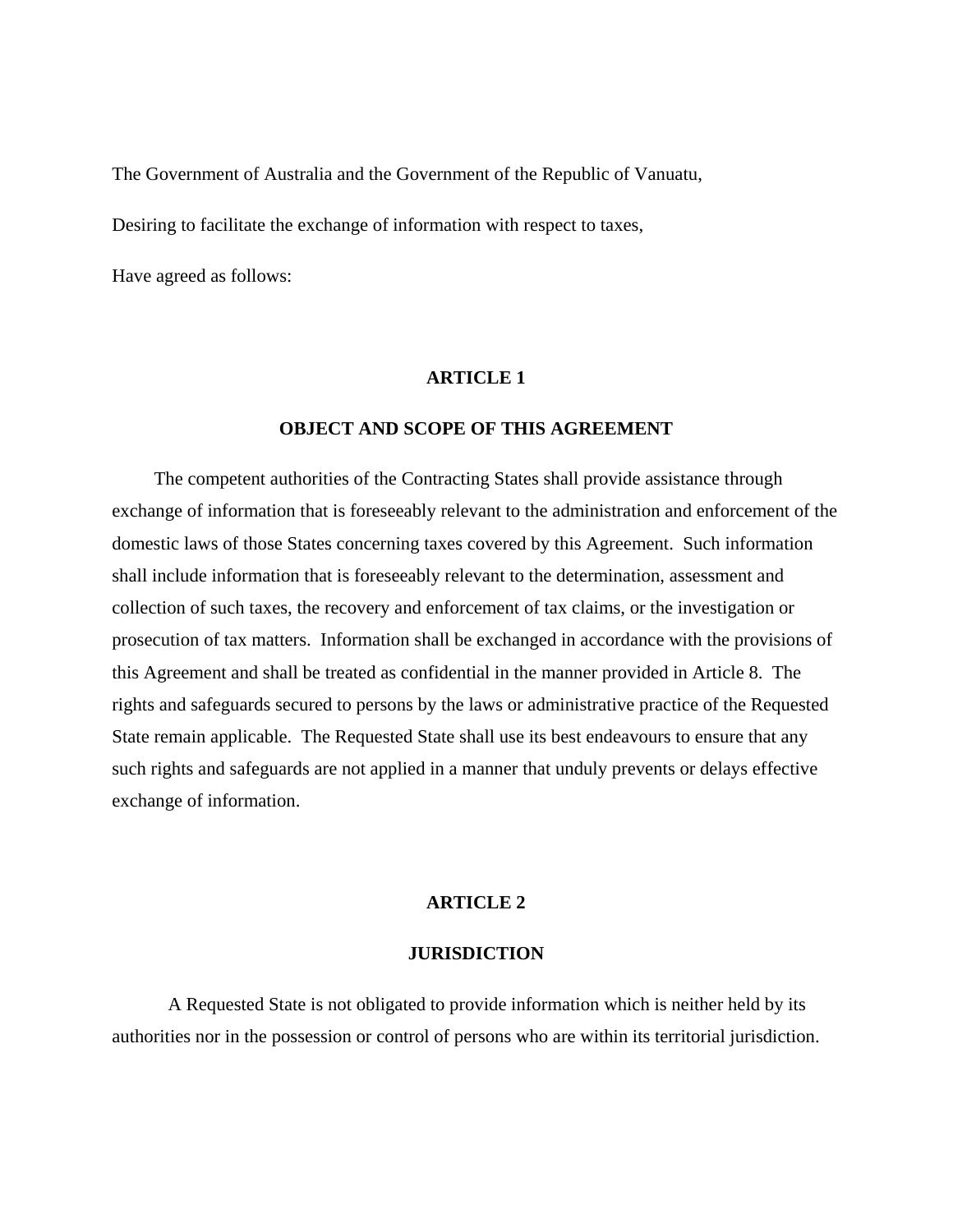# ARTICLE 3

## **TAXES COVERED**

- 1 The existing taxes which are the subject of this Agreement are:
	- (a) in Australia, taxes of every kind and description imposed under federal laws administered by the Commissioner of Taxation; and
	- (b) in Vanuatu, taxes of every kind and description imposed under the Laws of Vanuatu and administered by the Department of Customs and Inland Revenue.

2 This Agreement shall also apply to any identical or substantially similar taxes imposed after the date of signature of this Agreement in addition to, or in place of, the existing taxes. The Agreement shall also apply to such other taxes as may be agreed in an exchange of letters between the Contracting States. The competent authorities of the Contracting States shall notify each other of any substantial changes to the taxation and related information gathering measures covered by this Agreement.

3 This Agreement shall not apply to taxes imposed by states, municipalities, or other political subdivisions, or possessions of a Contracting State.

# **ARTICLE 4**

#### **DEFINITIONS**

- 1 For the purposes of this Agreement, unless otherwise defined:
	- (a) the term "Applicant State" means the Contracting State requesting information;
	- (b) the term "Australia", when used in a geographical sense, excludes all external territories other than:
		- (i) the Territory of Norfolk Island;
		- (ii) the Territory of Christmas Island;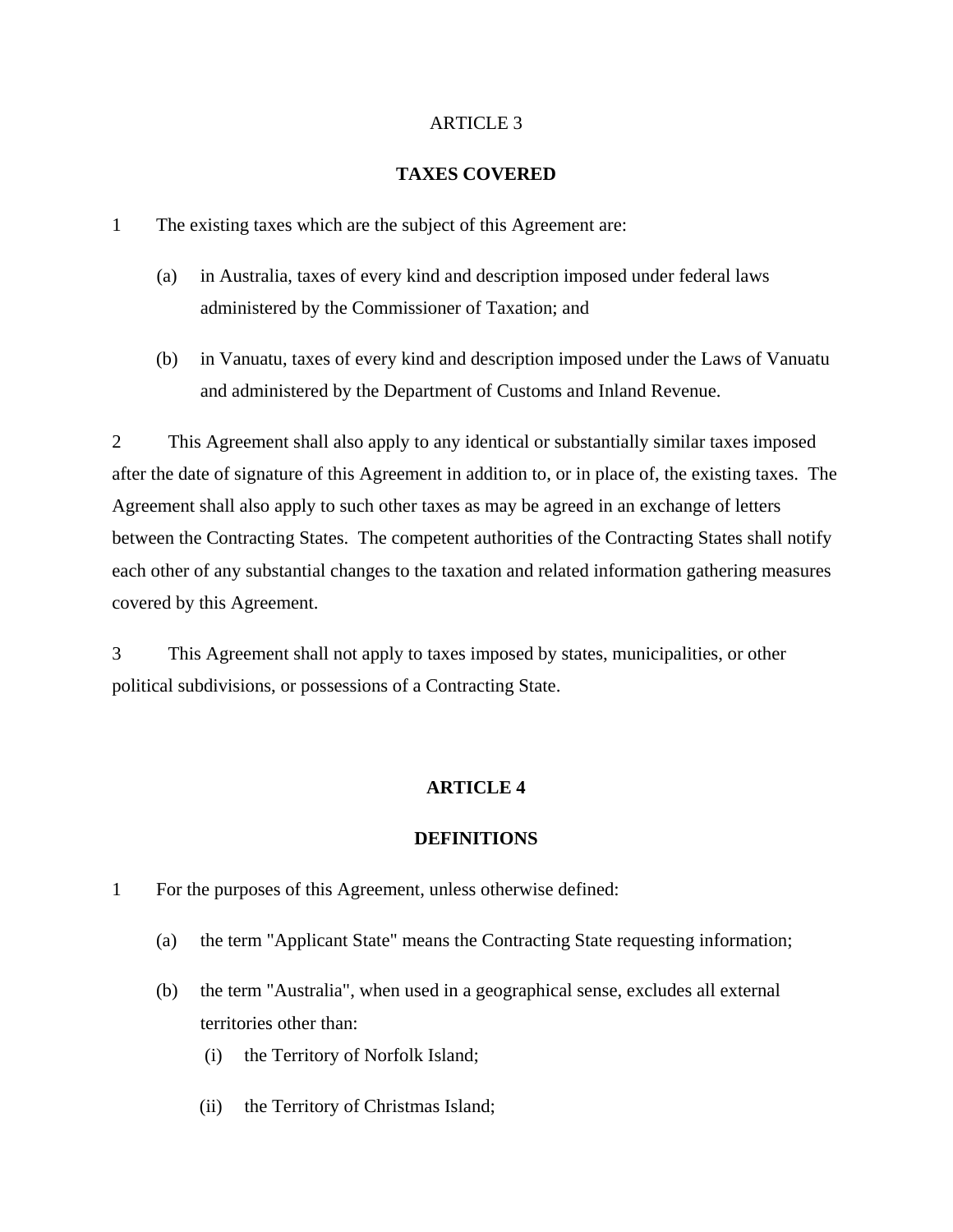- (iii) the Territory of Cocos (Keeling) Islands;
- (iv) the Territory of Ashmore and Cartier Islands;
- (v) the Territory of Heard Island and McDonald Islands; and
- (vi) the Coral Sea Islands Territory,

and includes any area adjacent to the territorial limits of Australia (including the Territories specified in this subparagraph) in respect of which there is for the time being in force, consistently with international law, a law of Australia dealing with the exploration for or exploitation of any of the natural resources of the exclusive economic zone or the seabed and subsoil of the continental shelf;

- (c) the term "Vanuatu" means the Republic of Vanuatu and includes any area outside the territorial waters of the Republic of Vanuatu which has been or may hereafter be designated under the laws of Vanuatu concerning the Exclusive Economic Zone and the Continental Shelf, as an area within which the Republic of Vanuatu may exercise such sovereign rights and jurisdiction as are in conformity with international law;
- (d) the term "collective investment fund or scheme" means any pooled investment vehicle, irrespective of legal form. The term "public collective investment fund or scheme" means any collective investment fund or scheme provided the units, shares or other interests in the fund or scheme can be readily purchased, sold or redeemed by the public. Units, shares or other interests in the fund or scheme can be readily purchased, sold or redeemed "by the public" if the purchase, sale or redemption is not implicitly or explicitly restricted to a limited group of investors;
- (e) the term "company" means any body corporate or any entity that is treated as a body corporate for tax purposes;
- (f) the term "competent authority" means in the case of Australia, the Commissioner of Taxation or an authorised representative of the Commissioner and, in the case of Vanuatu, the Minister of Finance or his authorised representative;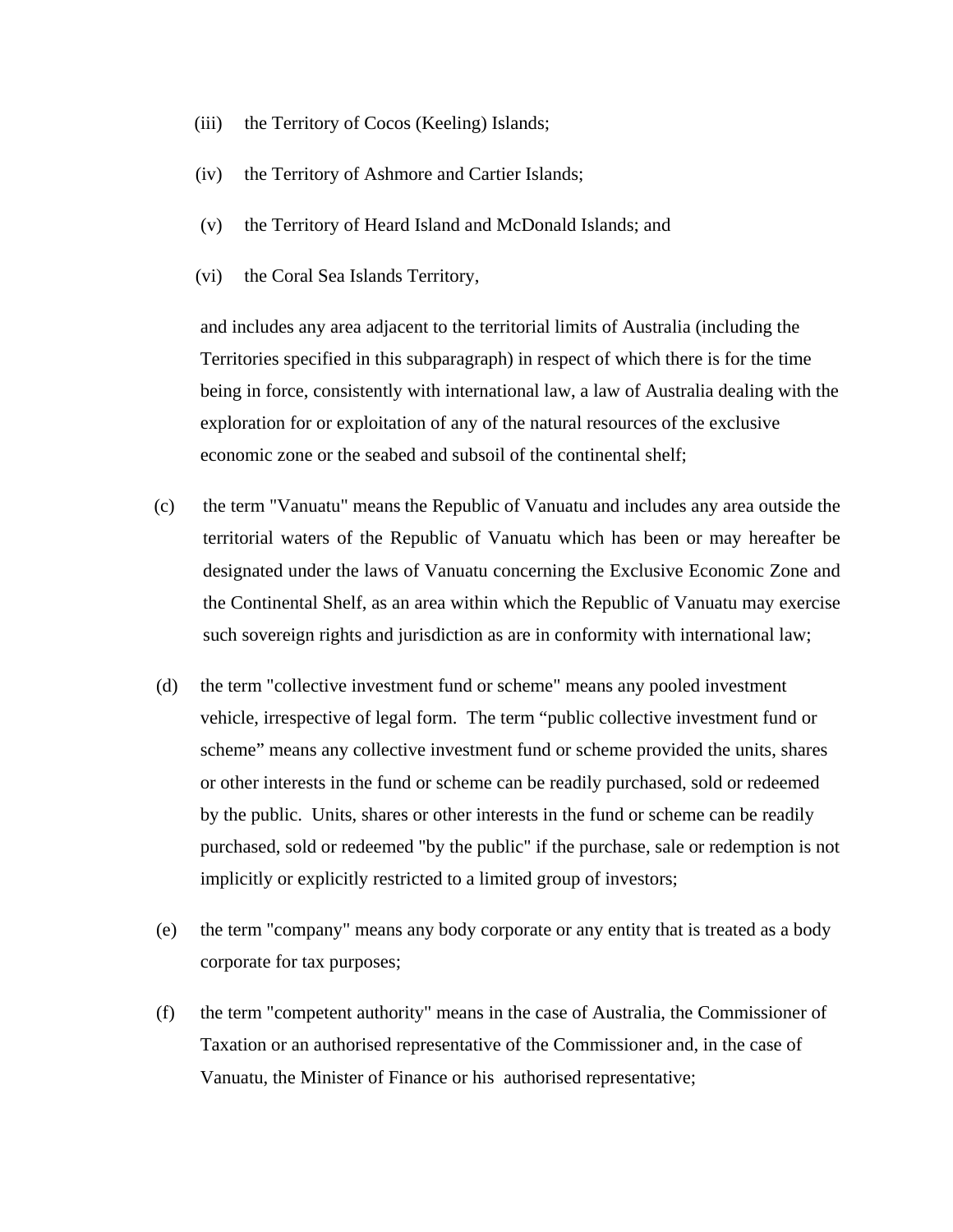- (g) the term "Contracting State" means Australia or Vanuatu as the context requires;
- (h) the term "criminal laws" means all criminal laws designated as such under domestic law irrespective of whether contained in the tax laws, the criminal code or other statutes;
- (i) the term "criminal tax matters" means tax matters involving intentional conduct which is liable to prosecution under the criminal laws of the Applicant State;
- (j) the term "information" means any fact, statement or record in any form whatever;
- (k) the term "information gathering measures" means laws and administrative or judicial procedures that enable a Contracting State to obtain and provide the requested information;
- (l) the term "person" includes an individual, a company and any other body of persons;
- (m) the term "principal class of shares" means the class or classes of shares representing a majority of the voting power and value of the company;
- (n) the term "publicly traded company" means any company whose principal class of shares is listed on a recognised stock exchange provided its listed shares can be readily purchased or sold by the public. Shares can be purchased or sold "by the public" if the purchase or sale of shares is not implicitly or explicitly restricted to a limited group of investors;
- (o) the term "recognised stock exchange" means any stock exchange agreed upon by the competent authorities of the Contracting States;
- (p) the term "Requested State" means the Contracting State requested to provide information; and
- (q) the term "tax" means any tax to which this Agreement applies.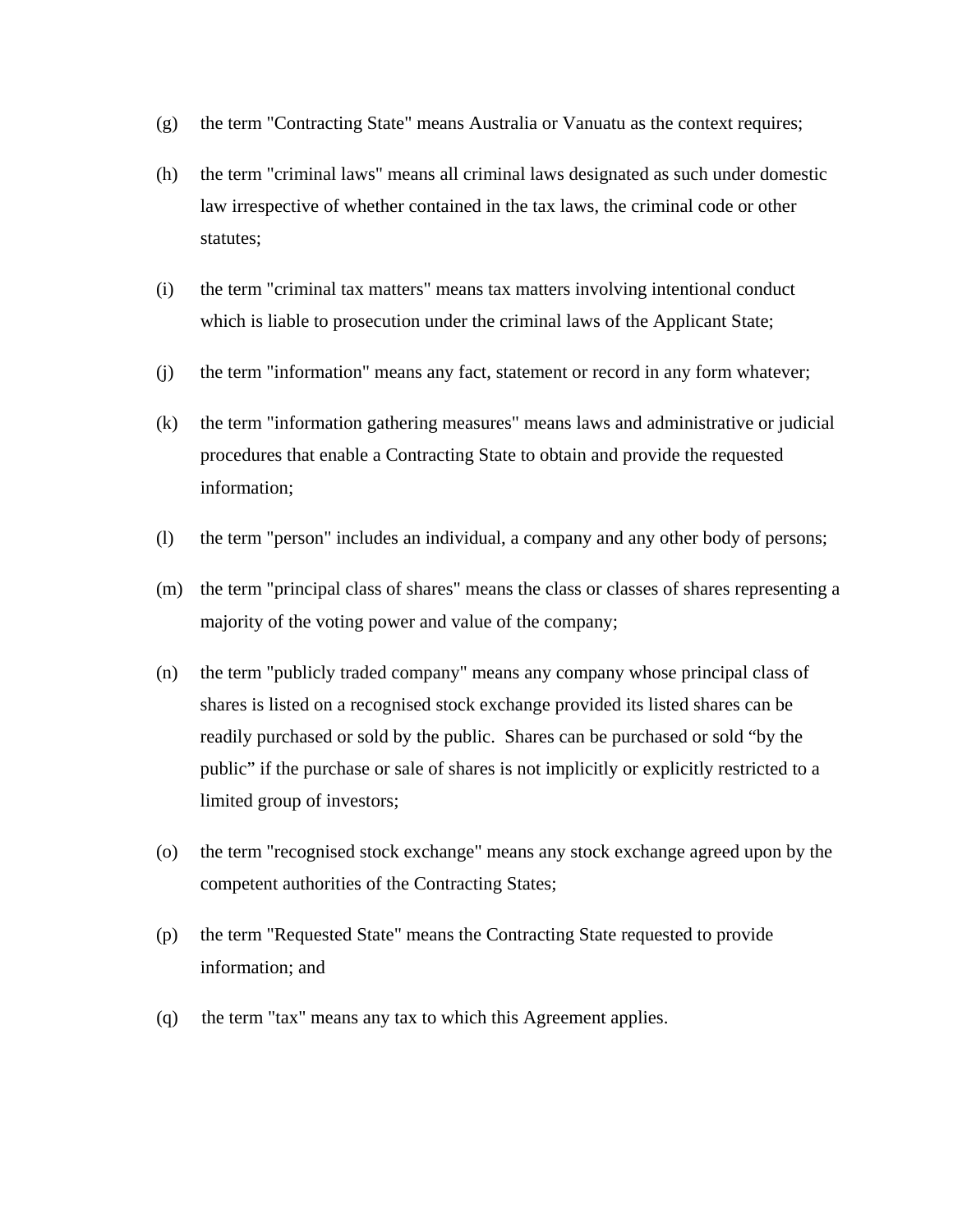2 As regards the application of this Agreement at any time by a Contracting State, any term not defined therein shall, unless the context otherwise requires, have the meaning that it has at that time under the law of that State, any meaning under the applicable tax laws of that State prevailing over a meaning given to the term under other laws of that State.

### **ARTICLE 5**

#### **EXCHANGE OF INFORMATION UPON REQUEST**

1 The competent authority of the Requested State shall provide upon request information for the purposes referred to in Article 1. Such information shall be exchanged without regard to whether the conduct being investigated would constitute a crime under the laws of the Requested State if such conduct occurred in the Requested State.

2 If the information in the possession of the competent authority of the Requested State is not sufficient to enable it to comply with the request for information, that State shall use all relevant information gathering measures to provide the Applicant State with the information requested, notwithstanding that the Requested State may not need such information for its own tax purposes.

3 If specifically requested by the competent authority of an Applicant State, the competent authority of the Requested State shall provide information under this Article, to the extent allowable under its domestic laws, in the form of depositions of witnesses and authenticated copies of original records.

4 Each Contracting State shall ensure that its competent authority for the purposes specified in Article 1 of this Agreement, has the authority to obtain and provide upon request:

- (a) information held by banks, other financial institutions, and any person acting in an agency or fiduciary capacity including nominees and trustees;
- (b) information regarding the ownership of companies, partnerships, trusts, foundations, "Anstalten" and other persons, including, within the constraints of Article 2,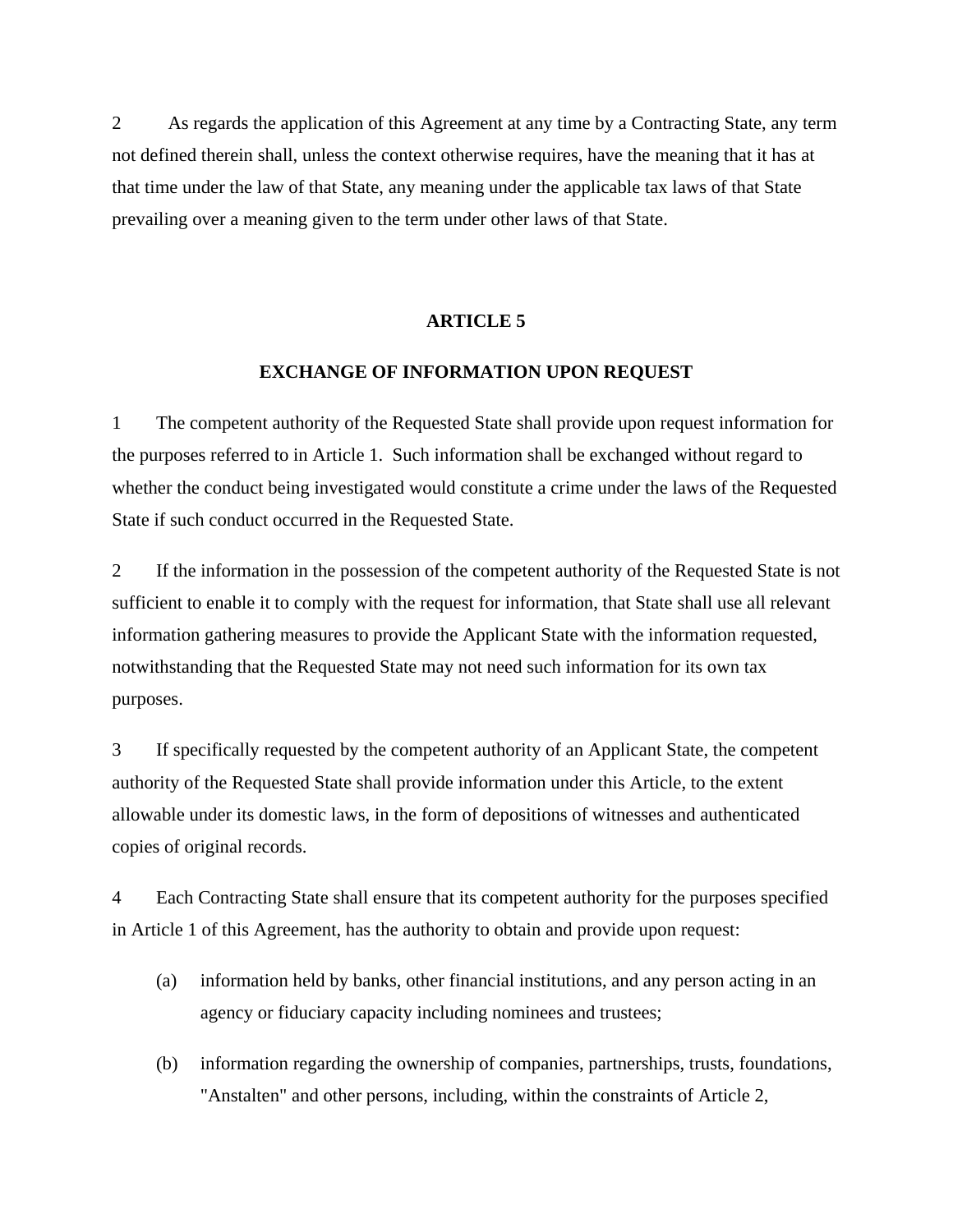ownership information on all such persons in an ownership chain; in the case of trusts, information on settlors, trustees, beneficiaries and protectors; and in the case of foundations, information on founders, members of the foundation council and beneficiaries. Further, this Agreement does not create an obligation on the Contracting States to obtain or provide ownership information with respect to publicly traded companies or public collective investment funds or schemes unless such information can be obtained without giving rise to disproportionate difficulties.

5 The competent authority of the Applicant State shall provide the following information to the competent authority of the Requested State when making a request for information under this Agreement to demonstrate the foreseeable relevance of the information to the request:

- (a) the identity of the person under examination or investigation;
- (b) a statement of the information sought including its nature and the form in which the Applicant State wishes to receive the information from the Requested State;
- (c) the tax purpose for which the information is sought;
- (d) the grounds for believing that the information requested is held in the Requested State or is in the possession or control of a person within the jurisdiction of the Requested State;
- (e) to the extent known, the name and address of any person believed to be in possession of the requested information;
- (f) a statement that the request is in conformity with the law and administrative practices of the Applicant State, that if the requested information was within the jurisdiction of the Applicant State then the competent authority of the Applicant State would be able to obtain the information under the laws of the Applicant State or in the normal course of administrative practice and that the information request is in conformity with this Agreement; and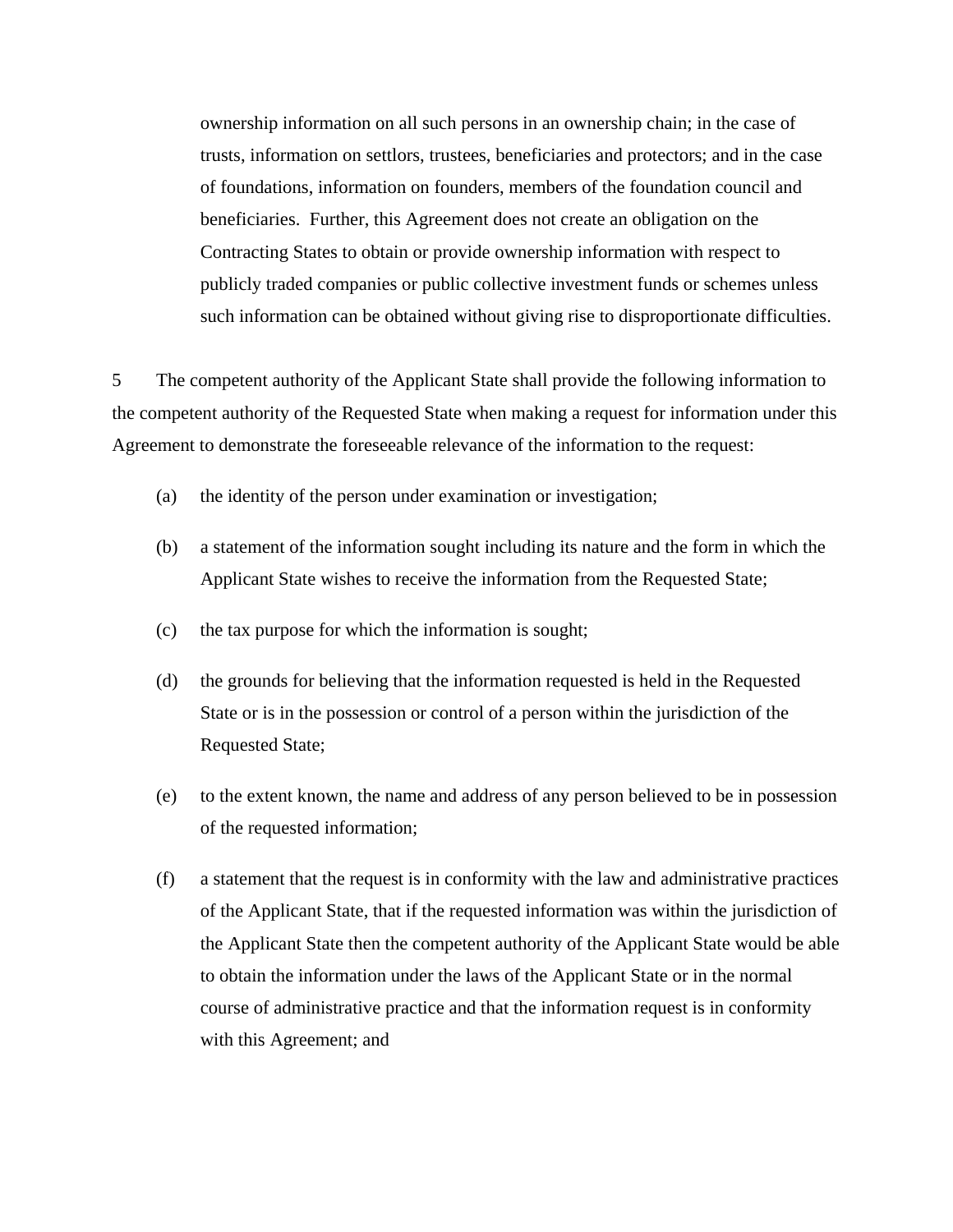(g) a statement that the Applicant State has pursued all means available in its own territory to obtain the information, except those that would give rise to disproportionate difficulties.

6 The competent authority of the Requested State shall forward the requested information as promptly as possible to the Applicant State. To ensure a prompt response, the competent authority of the Requested State shall:

- (a) confirm receipt of a request in writing to the competent authority of the Applicant State and shall notify the competent authority of the Applicant State of deficiencies in the request, if any, within 60 days of the receipt of the request; and
- (b) if the competent authority of the Requested State has been unable to obtain and provide the information within 90 days of receipt of the request, including if it encounters obstacles in furnishing the information or it refuses to furnish the information, it shall immediately inform the Applicant State, explaining the reason for its inability, the nature of the obstacles or the reasons for its refusal.

# **ARTICLE 6**

### **TAX EXAMINATIONS ABROAD**

1 A Contracting State may allow representatives of the competent authority of the other Contracting State to enter the territory of the first-mentioned State to interview individuals and examine records with the written consent of the persons concerned. The competent authority of the second-mentioned State shall notify the competent authority of the first-mentioned State of the time and place of the meeting with the individuals concerned.

2 At the request of the competent authority of one of the Contracting States, the competent authority of the other Contracting State may allow representatives of the competent authority of the first-mentioned State to be present at the appropriate part of a tax examination in the secondmentioned State.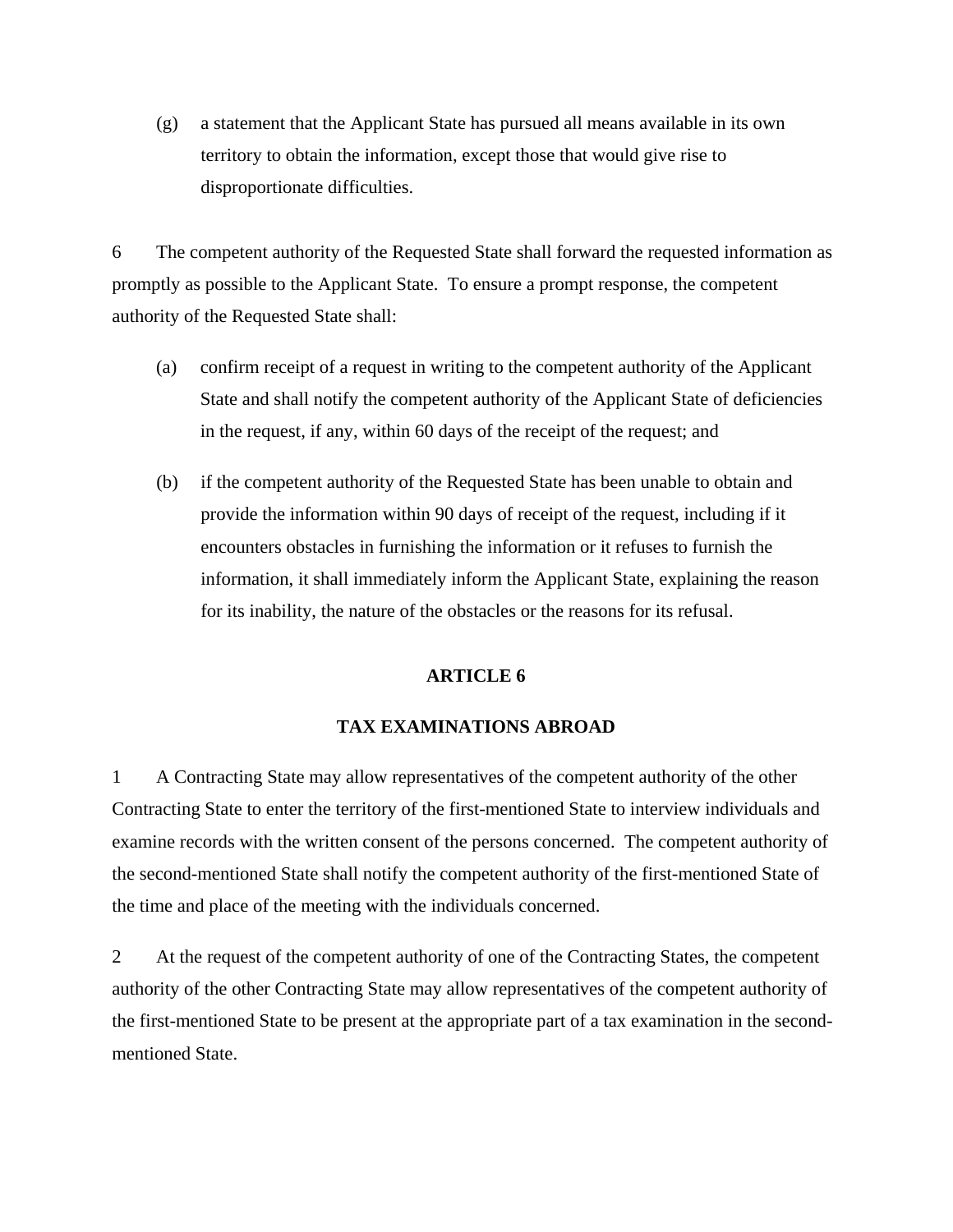3 If the request referred to in paragraph 2 is acceded to, the competent authority of the Contracting State conducting the examination shall, as soon as possible, notify the competent authority of the other State about the time and place of the examination, the authority or official designated to carry out the examination and the procedures and conditions required by the firstmentioned State for the conduct of the examination. All decisions with respect to the conduct of the tax examination shall be made by the State conducting the examination.

#### **ARTICLE 7**

# **POSSIBILITY OF DECLINING A REQUEST**

1 The Requested State shall not be required to obtain or provide information that the Applicant State would not be able to obtain under its own laws for purposes of the administration or enforcement of its own tax laws. The competent authority of the Requested State may decline to assist where the request is not made in conformity with this Agreement.

2 The provisions of this Agreement shall not impose on a Contracting State the obligation to supply information which would disclose any trade, business, industrial, commercial or professional secret or trade process. Notwithstanding the foregoing, information of the type referred to in paragraph 4 of Article 5 shall not be treated as such a secret or trade process merely because it meets the criteria in that paragraph.

3 The provisions of this Agreement shall not impose on a Contracting State the obligation to obtain or provide information, which would reveal confidential communications between a client and an attorney, solicitor or other admitted legal representative where such communications are:

- (a) produced for the purposes of seeking or providing legal advice; or
- (b) produced for the purposes of use in existing or contemplated legal proceedings.

4 The Requested State may decline a request for information if the disclosure of the information would be contrary to public policy (ordre public).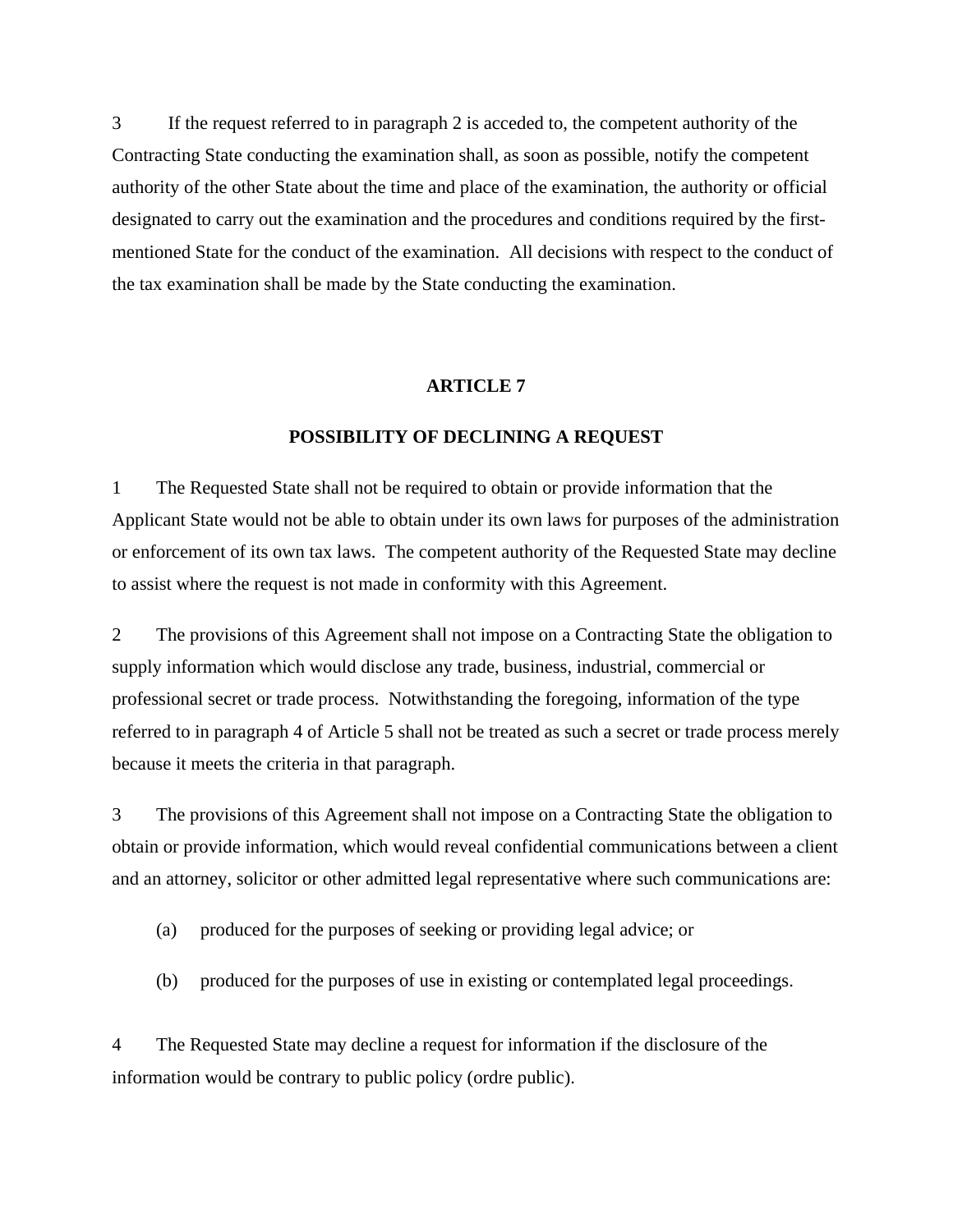5 A request for information shall not be refused on the ground that the tax claim giving rise to the request is disputed by the taxpayer.

6 The Requested State may decline a request for information if the information is requested by the Applicant State to administer or enforce a provision of the tax law of the Applicant State, or any requirement connected therewith, which discriminates against a national of the Requested State as compared with a national of the Applicant State in the same circumstances.

### **ARTICLE 8**

#### **CONFIDENTIALITY**

 Any information received by a Contracting State under this Agreement shall be treated as confidential and may be disclosed only to persons or authorities (including courts and administrative bodies) in the jurisdiction of the Contracting State concerned with the assessment or collection of, the enforcement or prosecution in respect of, or the determination of appeals in relation to, the taxes covered by this Agreement. Such persons or authorities shall use such information only for such purposes. They may disclose the information in public court proceedings or in judicial decisions. The information may not be disclosed to any other person or entity or authority or any other jurisdiction without the express written consent of the competent authority of the Requested State.

# **ARTICLE 9**

#### **COSTS**

 Unless the competent authorities of the Contracting States otherwise agree, ordinary costs incurred in providing assistance shall be borne by the Requested State, and extraordinary costs incurred in providing assistance (including reasonable costs of engaging external advisors in connection with litigation or otherwise) shall be borne by the Applicant State. At the request of either Contracting State, the competent authorities shall consult as necessary with regard to this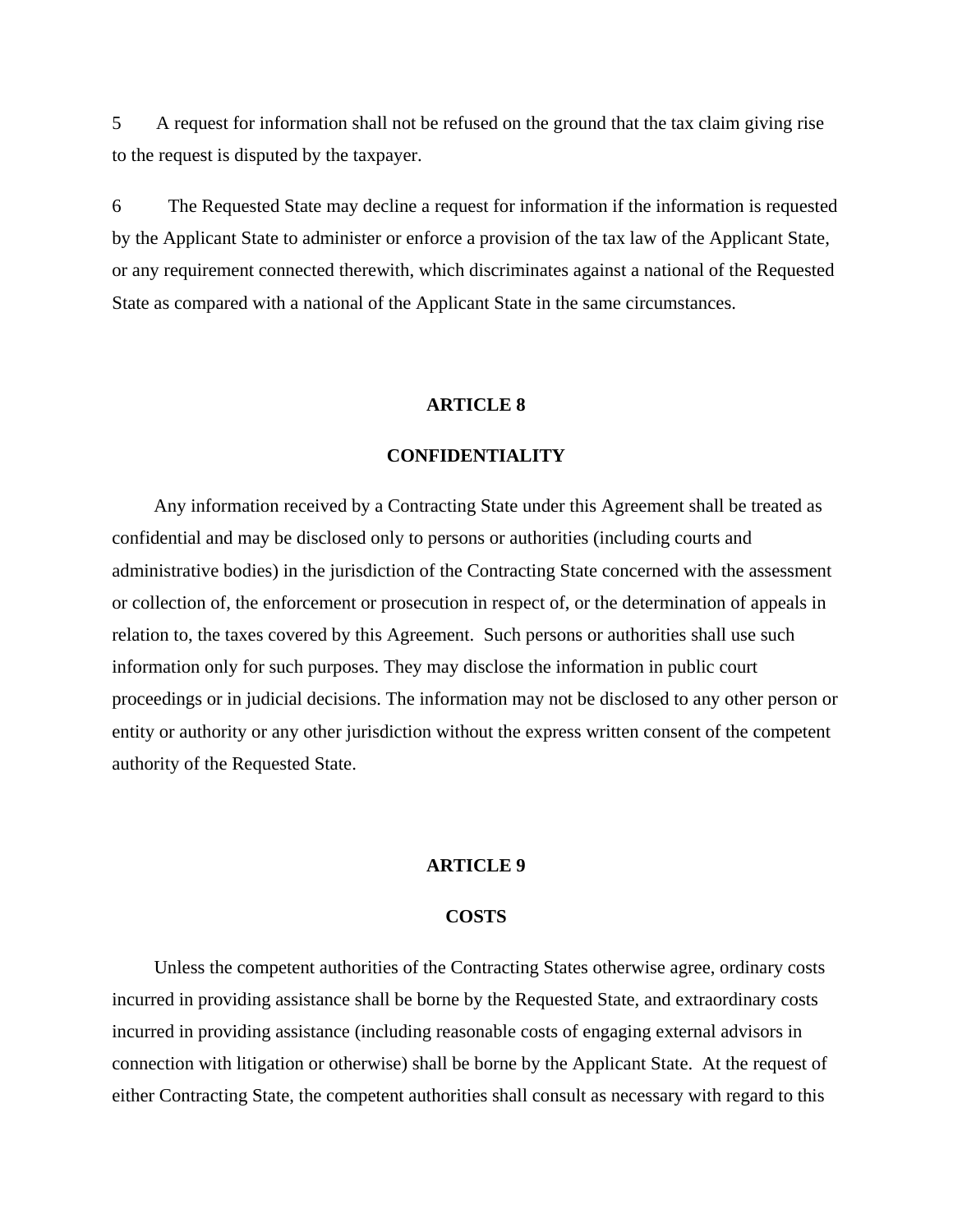Article, and in particular the competent authority of the Requested State shall consult with the competent authority of the Applicant State in advance if the costs of providing information with respect to a specific request are expected to be significant.

### **ARTICLE 10**

#### **IMPLEMENTATION LEGISLATION**

 The Contracting States shall enact any legislation necessary to comply with, and give effect to, the terms of this Agreement.

### **ARTICLE 11**

# **NO PREJUDICIAL OR RESTRICTIVE MEASURES**

1 Neither of the Contracting States shall apply prejudicial or restrictive measures based on harmful tax practices to residents or nationals of either Contracting State so long as this Agreement is in force and effective.

2 A "prejudicial or restrictive measure based on harmful tax practices" is a measure applied by one Contracting State to residents or nationals of either Contracting State on the basis that the other Contracting State does not engage in effective exchange of information and/or because it lacks transparency in the operation of its laws, regulations or administrative practices, or on the basis of no or nominal taxes and one of the preceding criteria.

3 Without limiting the generality of paragraph 2 the term "prejudicial or restrictive measure" includes the denial of a deduction, credit or exemption, the imposition of a tax, charge or levy, or special reporting requirements.

4 A "prejudicial or restrictive measure" does not include generally applicable measures, applied by either State, such as Controlled Foreign Company rules, Foreign Investment Fund rules, Transferor Trust rules, transfer pricing rules, thin capitalisation rules, the operation of dual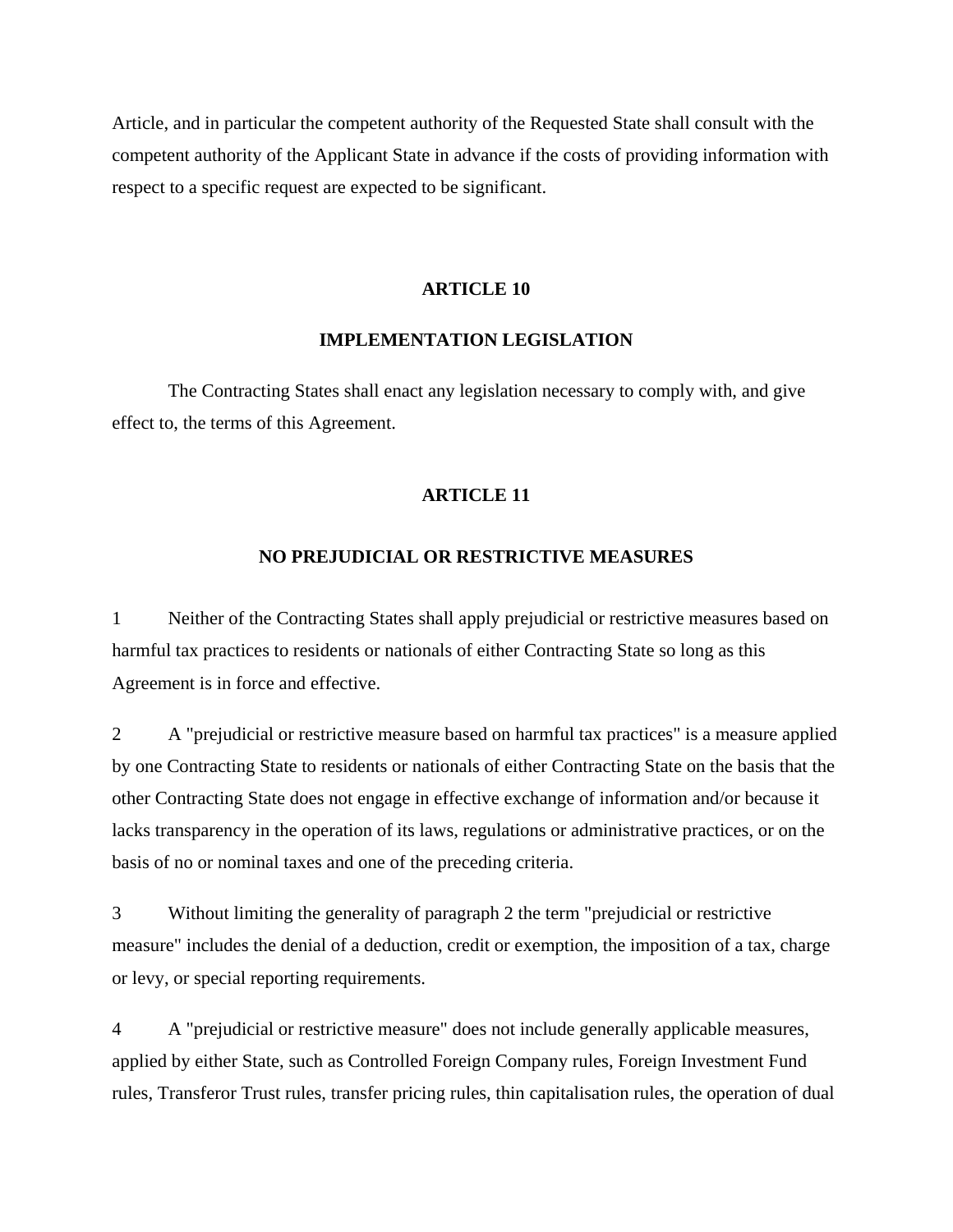exempt and foreign tax credit systems or general information reporting rules that relate to the disclosure of information from other countries or jurisdictions, or transactions with such countries or jurisdictions, such as record keeping requirements imposed on foreign owned subsidiaries to ensure access to information concerning parent companies.

### **ARTICLE 12**

# **MUTUAL AGREEMENT PROCEDURE**

1 The competent authorities of the Contracting States shall jointly endeavour to resolve any difficulties or doubts arising as to the interpretation or application of this Agreement.

2 In addition to the endeavours referred to in paragraph 1, the competent authorities of the Contracting States may mutually determine the procedures to be used under Articles 5 and 6.

3 The competent authorities of the Contracting States may communicate with each other directly for the purposes of this Article.

4 The Contracting States may also agree on other forms of dispute resolution.

### **ARTICLE 13**

# **ENTRY INTO FORCE**

 The Government of Australia and the Government of the Republic of Vanuatu shall notify each other in writing through the diplomatic channel of the completion of their constitutional and legal procedures for the entry into force of this Agreement. This Agreement shall enter into force on the date of the last notification, and shall thereupon have effect for criminal tax matters and for all other matters covered in Article 1 from 1 January 2011.